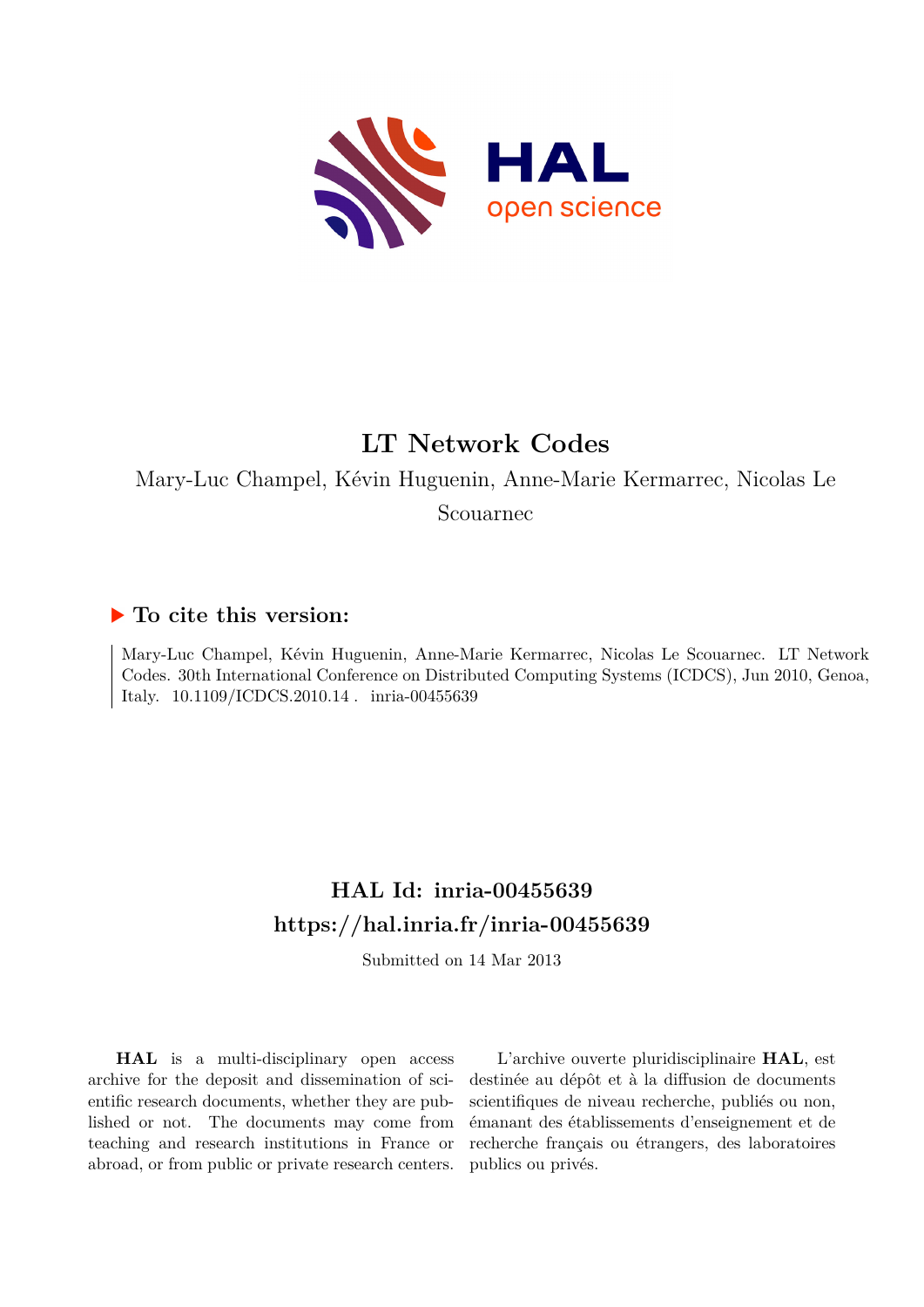### **LT Network Codes**

Mary-Luc Champel\*, Kévin Huguenin<sup>†</sup>, Anne-Marie Kermarrec<sup>‡</sup> and Nicolas Le Scouarnec\* <sup>∗</sup>*Technicolor, Rennes, France* † *IRISA / Universite de Rennes 1, Rennes, France ´* ‡ *INRIA Rennes - Bretagne Atlantique, Rennes, France*

*Abstract***—Network coding has been successfully applied in large-scale content dissemination systems. While network codes provide optimal throughput, its current forms suffer from a high decoding complexity. This is an issue when applied to systems composed of nodes with low processing capabilities, such as sensor networks.**

**In this paper, we propose a novel network coding approach based on LT codes, initially introduced in the context of erasure coding. Our coding scheme, called LTNC, fully benefits from the low complexity of belief propagation decoding. Yet, such decoding schemes are extremely sensitive to statistical properties of the code. Maintaining such properties in a fully decentralized way with only a subset of encoded data is challenging. This is precisely what the recoding algorithms of LTNC achieve.**

**We evaluate LTNC against random linear network codes in an epidemic content-dissemination application. Results show that LTNC increases communication overhead (20%) and convergence time (30%) but greatly reduces the decoding complexity (99%) when compared to random linear network codes. In addition, LTNC consistently outperforms dissemination protocols without codes, thus preserving the benefit of coding.**

#### I. INTRODUCTION

Over the last decade, the decentralized multicast approaches targeting large-scale systems have been extensively studied, yielding efficient dissemination schemes such as epidemic protocols. In this context, network coding, initially proposed by Ahlswede *et al.* [1], has proven to be a powerful paradigm significantly improving the throughput. This has been successfully applied both in wired systems (e.g., p2p file sharing with Avalanche [2], [3]), wireless systems (e.g., sensor networks with [4], [5] and mesh networks with [6]). While unencoded epidemic approaches provide robustness in the dissemination by implementing a lot of redundancy, network coding techniques introduce a smarter redundancy scheme, providing at a lower cost an optimal solution with respect to dissemination. Such schemes rely on a recoding procedure achieved at each step of the dissemination chain, where nodes involved in the dissemination recode content in the form of linear combination of received packets. Despite the success of network coding, some works have shown that one of the limitations in current forms of network coding, namely random linear network codes (RLNC), is that they require a high complexity decoding process. Some optimizations [7], [8], [9] have been proposed. Yet, none removes entirely the complexity of the decoding method, namely  $\mathcal{O}(m \cdot k^2)$  of Gauss reduction in RLNC (typical network codes) where the content disseminated is split in  $k$ native packets of size m.

In this paper, we propose LTNC, a novel approach to build network codes from low complexity rateless erasure codes, namely LT codes [10], alleviating high complexity decoding procedure at the nodes. This is of the utmost importance when nodes have limited computational power typically in sensor networks composed of low capability nodes. LT codes enable a low-complexity decoding thanks to the belief propagation decoding scheme, which recovers native packets in  $\mathcal{O}(m \cdot k \log k)$ . Yet, such schemes are extremely sensitive to specific statistical properties of encoded packets. Such properties are challenging to implement in fully decentralized settings where nodes have only *some encoded* packets available when recoding. To the best of our knowledge, LTNC is the first network coding technique based on LT codes, thus enabling the use of belief propagation for decoding. There has been other attempts to distribute encoding of LT Codes or propose distributed encoding scheme using belief propagation for decoding method [11], [4], [12], [5]. However, other attempts build encoded packets only by combining native ones, limiting the range of applications that could benefit from such schemes. Instead, our scheme enables to recode fresh encoded packets at each node, from encoded packets while preserving the statistical properties of LT codes. With LTNC, the freshly recoded packets preserve the structure and properties of LT codes to maintain decodability using the low complexity decoding algorithm. Since LTNC are linear network codes, traditional optimizations (e.g., generations [2], [13]) and security schemes (e.g., homomorphic hashes and signatures [14], [15], [16], [17]) can be directly applied. This enables the use of LTNC in practical content dissemination systems such as Avalanche [3].

We evaluate LTNC in an epidemic content-dissemination application. Note that beyond content dissemination applications, LTNC can be applied to self-healing distributed storage as the recoding method can be used to build new LTencoded backups in a decentralized fashion similarly to [18], [19] that use traditional random linear network codes. Our experiments show that, for a code length of 2, 048, LTNC reduces the computational complexity of decoding by 99% at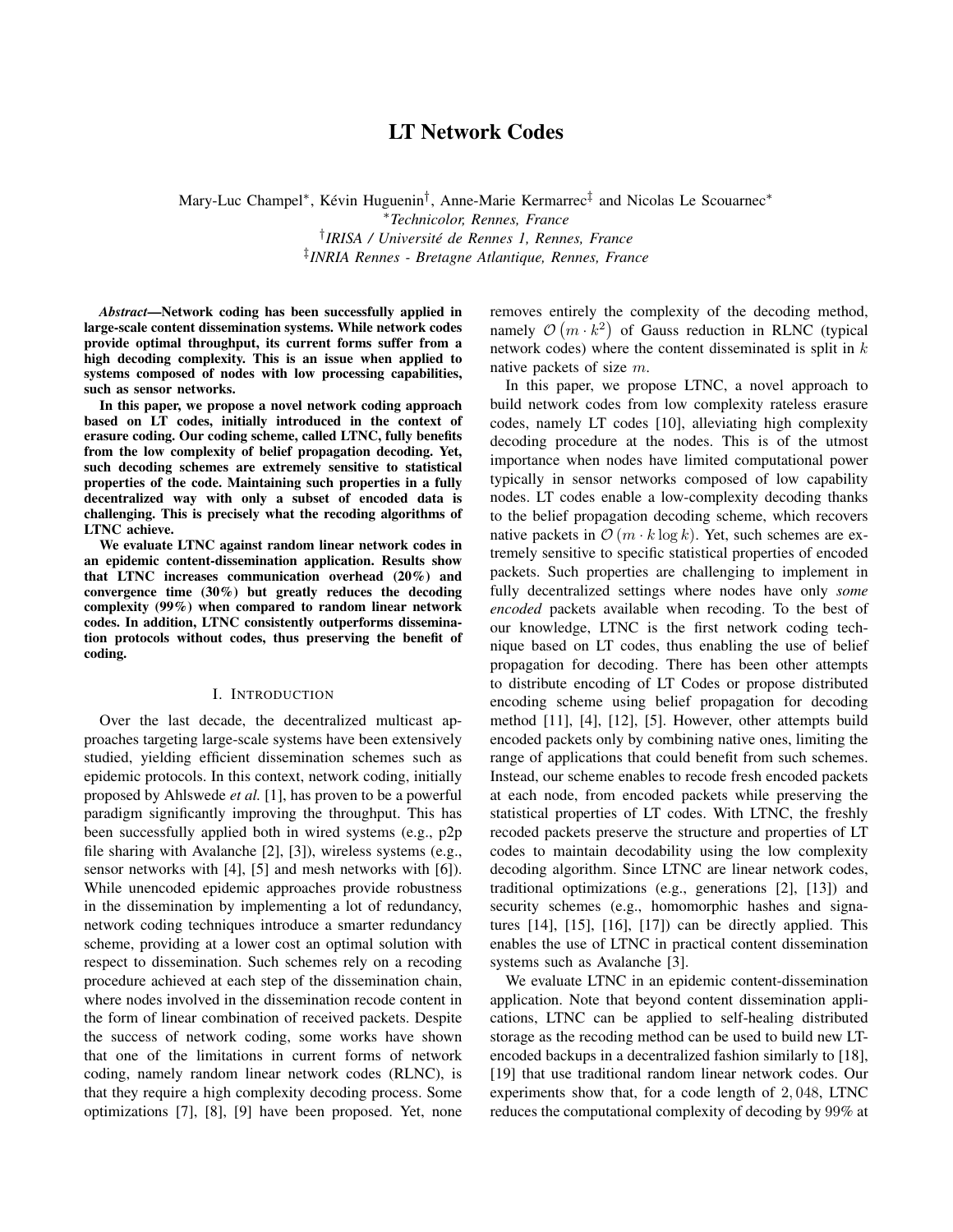the price of a communication overhead of 20%. In addition, LTNC consistently outperforms unencoded dissemination protocols, thus preserving the benefit of coding.

The rest of this paper is organized as follows. Section II gives some background about network coding and LT codes. Section III provides a high level overview of LTNC and describes in detail the algorithms involved in the recoding method. An evaluation of LTNC is presented in Section IV. Section V reviews the related work and Section VI concludes the paper.

#### II. BACKGROUND

Coding techniques have been widely and successfully used in push-based dissemination applications where content, divided into k *native packets*  $\{x_i\}_{i=1}^k$  of size m, is broadcast from one or multiple sources to a set of nodes connected by a network. With erasure coding, the  $k$  native packets are combined *at the source* into n > k *encoded packets*, and can be *recovered at the nodes* from any set of  $(1 + \varepsilon) \cdot k$  encoded packets  $(\varepsilon \ge 0)$ . Intermediary nodes of the network taking part in the dissemination simply forward encoded packets to their neighbors.

An example of such codes are linear codes which generate as encoded packets linear combinations, over a Galois field, of native packets. Encoded packets are sent over the network with their associated code vectors of size  $k$  that describe the coefficients of the linear combinations. For instance, for k = 4, the code vector of the encoded packet  $x_1 \oplus x_3$  is  $(1, 0, 1, 0)$ . Upon reception, an encoded packet is stored in memory and its code vector is usually appended (as a row) to the so-called *code matrix*. As soon as the code matrix is full-ranked, native packets are recovered using Gaussian reduction in  $\mathcal{O}(m \cdot k^2)$  operations. Linear codes are simple as they consist only in xor operations. In addition, they are *rateless* [20] since the number of distinct encoded packets they can generate grows exponentially with the number of native packets  $(2^k$  here) resulting in close to optimal decoding performance ( $\varepsilon \approx 1$ ).

With random linear codes [21], where the coefficients of the linear combinations are chosen uniformly at random, optimal coding is achieved without the need for any coordination between nodes: native packets can be recovered from  $k$  encoded packets with high probability using Gaussian elimination.

In [10], Luby proposed Luby Transform codes (LT), a low complexity approach to linear codes. Similarly to linear codes (which they inherit), LT codes involve linear combinations of native packets. Linear combinations are randomized and performed over GF(2). However they differ from random linear codes in that *(i)* they specify statistical properties on the encoded packets sent and *(ii)* they are decoded using a low complexity algorithm called *belief propagation* (that uses a dedicated data structure instead of a code matrix). Belief propagation requires only  $\mathcal{O}(mk \cdot \log k)$  operations but relies on a specific distributions of native and encoded packets. LT encoded packets are organized into a specific data structure named a *Tanner graph* [22]. A Tanner graph is a bipartite graph where nodes in the first set are native packets and the nodes in the second set are the encoded packets received. There exists an edge from a native packet x to an encoded packet y if x is involved in the linear combination forming  $y$ . The degree of a packet is the number of edges originating from (resp. pointing to) this particular node and is denoted by  $d(\cdot)$ . Figure 1 depicts an example of a Tanner graph. Every time a native packet x is received (i.e., an encoded packet of degree 1) or decoded, every encoded packet y involving x (i.e., to which x points) is xor-ed with  $x$  and the edge between  $x$  and  $y$  is deleted. When a native packet is the only one to point to an encoded packet, it can be decoded and its value is propagated along its outgoing edges (each encoded packet to which it points is xor-ed with the decoded native packet).



Figure 1. An example of a Tanner graph:  $y_4 = x_2 \oplus x_4$ ,  $x_3$  has degree 2 and  $y_2$  has degree 3.  $x_5$  has been decoded.

It is clear from the previous paragraph that the belief propagation decoding algorithm requires at least one encoded packet of degree one. More generally, the lower the degree of the encoded packets the faster the decoding. On the other hand, the higher the degree of the encoded packets, the less redundant the sent packets. It is shown in [10] that the optimal distribution of degrees for the encoded packets is the Robust Soliton (RS), depicted in Figure 2. The RS distribution is composed of more than 50% of encoded packets of degree 1 or 2 allowing to bootstrap belief propagation, and an average degree of  $\log k$  resulting in low complexity decoding. Secondly, to ensure optimal decoding, all native packets must have roughly the same degree. In other words, the distribution of degrees of the native packets must have a minimum variance (ideally a Dirac).



Figure 2. Robust Soliton: optimal distribution of degrees for encoded packets.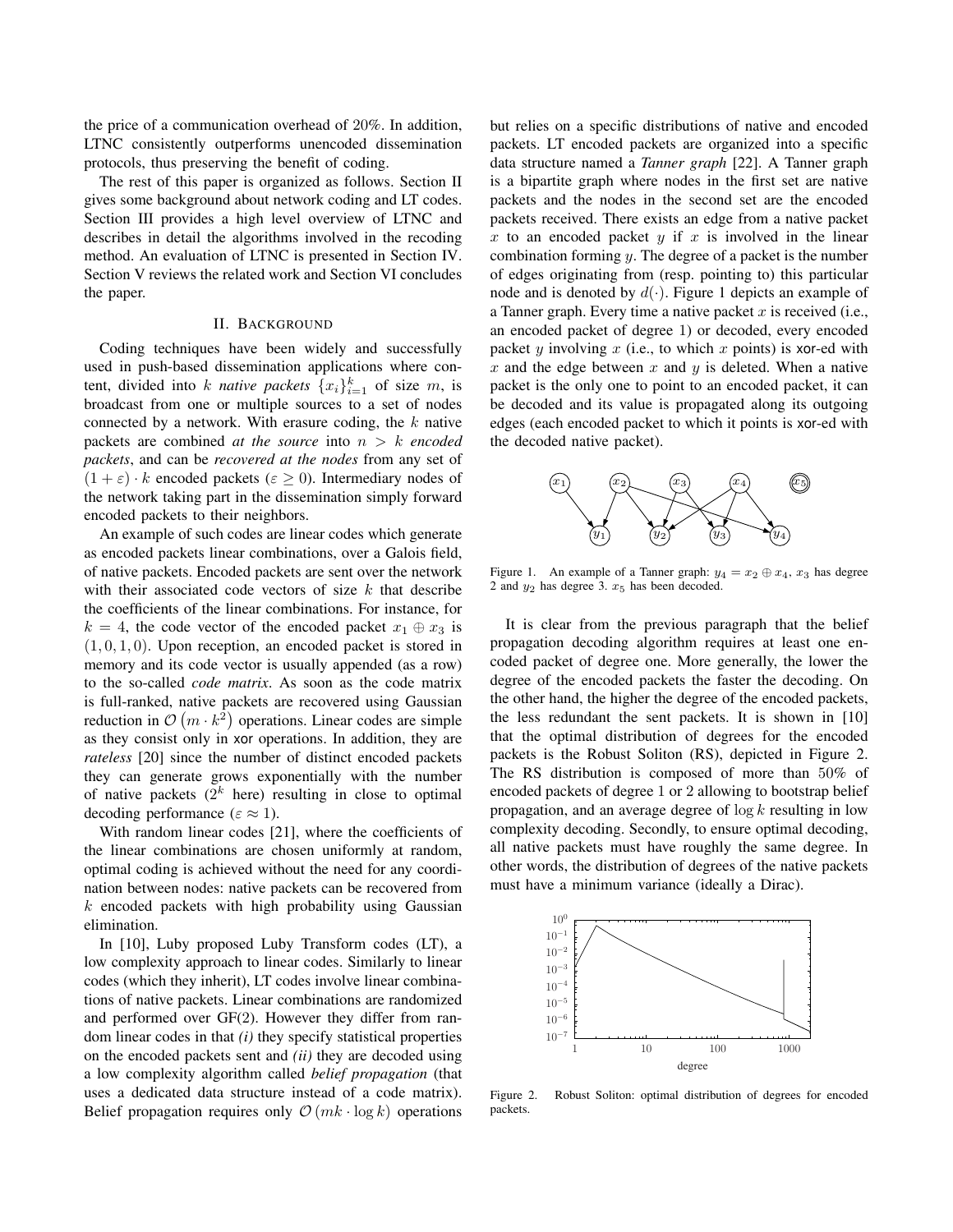

Figure 3. Global picture of (Linear) Network Coding.

Yet efficient, erasure codes are suboptimal since only the source can increase the packets diversity by generating distinct encoded packets (i.e., intermediary nodes only forward the packets they receive). In network coding [1], intermediary nodes are able to generate *fresh* encoded packets from the encoded packets they received, namely *recoding*, as illustrated in Figure 3. This results in a higher diversity of the encoded packets circulating in the network leading to increased performance as compared to erasure coding: network coding allows the dissemination throughput to reach the network capacity. Linear codes are well suited for network coding as linearly combining encoded packets results in fresh encoded packets. Random linear codes for instance can easily be turned into random linear network codes (RLNC) by recoding encoded packets received into fresh ones using random linear combinations. In other words, the recoding operation is the same as the coding operation except that it operates on encoded packets instead of native packets. However, building network codes from LT codes requires intermediary nodes to be able to generate, with only partial information, encoded packets which degrees follow a specific distribution while keeping the variance of degrees of native packets low. Effectively, while this can easily be achieved at the source where all native packets are available, this is very challenging when a node has only some encoded packets available. In the following, we describe LTNC, network codes based on Luby Transform.

#### III. LT NETWORK CODING

In this section we present LTNC, low complexity network codes based on Luby Transform for push-based content dissemination applications where nodes periodically send possibly encoded packets to their neighbors. As mentioned in the previous section, low complexity decoding can be obtained using the belief propagation algorithm which efficiency highly relies on statistical properties of encoded packets available at the node. More specifically, the degree distributions of native and encoded packets must respectively match a Robust Soliton and a Dirac. Therefore, it is of the utmost importance to ensure, when recoding encoded packet into fresh ones, that the structure of LT codes is preserved. This problem is especially challenging in a network coding scenario where intermediary nodes operate with a limited number of encoded packets available.

In a nutshell, our solution works as follows: when a node needs to generate a fresh encoded packet (i.e., recode), it  $(i)$  builds a packet of degree  $d$ , where  $d$  is drawn from a Robust Soliton distribution, using the encoded packets available; *(ii)* refines the obtained packet so that the variance of the distribution of degrees of native packets is reduced. The first step involves NP-Complete sub-problems and thus cannot be solved at a low computational cost. The performance of each step of the recoding method, and thus the overall performance of LTNC relies on efficient heuristics and complementary data structures allowing low complexity recoding with a good approximation of the structure of LT codes.

In the following, we first give the rationale behind LTNC and illustrate its functioning and the data structures used on a concrete example. Table I (page 4) summarizes the different data structures used by LTNC with their purpose. We then dive into the algorithmic details of the two aforementioned steps. Finally, we present various optimizations for LTNC including application-specific optimizations that rely on some features available on the application framework (e.g., feedback channel for Internet applications).

#### *A. Overview of LTNC*

Consider the example depicted in Figure 4, where a node p recodes a fresh encoded packet from previously received ones. The initial content is split into  $k = 7$  native packets and node p stores 6 encoded packets  $\{y_i\}_{i=1}^6$  and the native packet  $x_6$ .

First,  $p$  picks a random degree  $d$  drawn from the Robust Soliton distribution for the packet to be recoded (step 1.1). The degree distribution is an input of the system, fixed in advance to its optimal value (i.e., Robust Soliton [10]) and known at each node. In the example of Figure 4, the picked value is  $d = 5$ .

The node  $p$  tries to build, by linearly combining previously received encoded packets and decoded native packets, a fresh encoded packet of degree  $d = 5$  (step 1.2). To this end, p maintains an index that maps degrees to a list of encoded packets of each particular degree allowing fast lookup of encoded packets of a given degree. In the example of Figure 4,  $p$  picks two encoded packets  $y_1$  and  $y_2$  of respective degrees 2 and 3 and builds a fresh encoded packet  $z = y_1 \oplus y_2$ . In terms of native packets,  $z = x_1 \oplus x_2 \oplus x_3 \oplus x_4 \oplus x_5$  and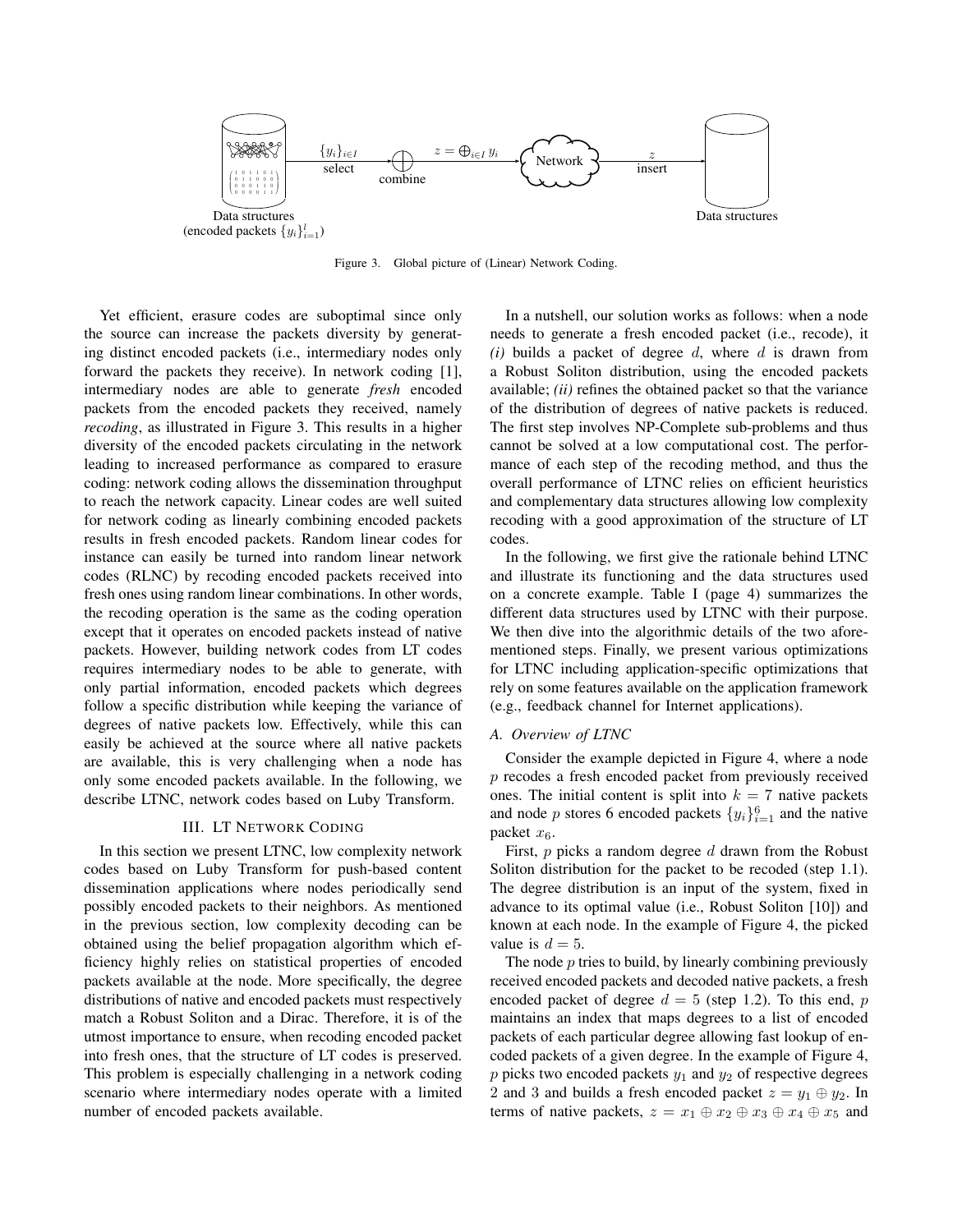

Figure 4. Overview of LTNC  $(k = 7)$ .

its degree is therefore  $d(z) = 5$ , that is the degree picked in the previous step. Steps 1.1 and 1.2 ensures that the degrees of fresh encoded packets sent by a node follow a Robust Soliton distribution as specified by LT codes.

Finally,  $p$  refines the encoded packet  $z$  built from the previous steps in order to decrease the variance of the distribution of degrees of natives packets in previously sent encoded packets. This step substitutes some native packets in the fresh encoded packet built in the previous steps (i.e.,  $z$  here) with other ones that appeared less frequently in previously encoded packets, without jeopardizing the degree of  $z$ . This results in a fresh encoded packet  $z'$ . In LTNC, this is achieved with the help of encoded packets of degree 1 and 2. Effectively, if a native packet  $x$  appears in an encoded packet z and a native packet  $x'$  does not appear in z, then, adding the packet of degree 2  $x \oplus x'$  to z boils down to substituting x' to x in z (since  $x \oplus x = 0$  and  $z \oplus 0 = z$ ). Note that such an operation does not change the degree of the encoded packet. In the example of Figure 4, the native packet  $x_3$  appears in more previously sent encoded packets than  $x_7$  (this information is available from a dedicated data structure that gathers statistical information on previously sent encoded packets: the number of occurrences of each native packet) and appears in  $z$  while  $x<sub>7</sub>$  does not appear in z.  $x_3$  is therefore replaced with  $x_7$  by adding  $x_3 \oplus x_7$  to z. This steps relies on the ability of the node to build  $x_3 \oplus x_7$ . To this end, each node maintains a specific data structure to determine which encoded packets of degree two it can build from the available ones. More specifically, a node maintains a partition of native packets where two native packets  $x$  and  $x'$  are in the same set if  $x \oplus x'$  can be generated using only encoded packets of degree 2. In the example of Figure 4,  $x_3$ and  $x_7$  are in the same set since  $x_3 \oplus x_5$  and  $x_5 \oplus x_7$  are available  $(y_4$  and  $y_6$  in the Tanner graph).

It can be seen from this concrete example that the recoding method of LTNC involves several difficult algorithmic problems. For instance, how to determine if, for a given degree d, the node is able to build an encoded packet of degree d and how to select encoded packets to combine to reach that degree. The next section presents algorithmic solutions to the aforementioned problems and describes in detail the data structures and the associated maintenance techniques used by LTNC.

Table I COMPLEMENTARY DATA STRUCTURES USED BY LTNC.

| Data structure                | <b>Purpose</b>                      |
|-------------------------------|-------------------------------------|
| Encoded packets by degrees    | find a set of encoded packets to    |
|                               | build a fresh one of a given degree |
|                               | determine packets of degree 2 that  |
| Connected native packets      | can be built using only degree 1    |
|                               | and 2 encoded packets               |
|                               | determine substitutions of native   |
| Occurrences of native packets | packets that decrease the variance  |
|                               | of degrees                          |

#### *B. Recoding LT encoded packets*

In the following, we detail the different steps involved in the recoding method of LTNC.

*1) Picking a degree:* To match a Robust Soliton distribution of degrees for encoded packets sent, a node building a fresh encoded packet first picks a *target degree* d at random drawn from this specific distribution. However, the target degree may not be *reachable*, i.e., no packet of degree d can be built from the set of encoded and decoded packets available at the node. Assuming that a fresh encoded packet of degree d is built only from decoded native packets and encoded packets of degree lower than  $d$  (i.e., the building method does not leverage collisions, which is the case of LTNC as explained in the next paragraph), LTNC uses two heuristics to detect if a degree  $d$  is unreachable.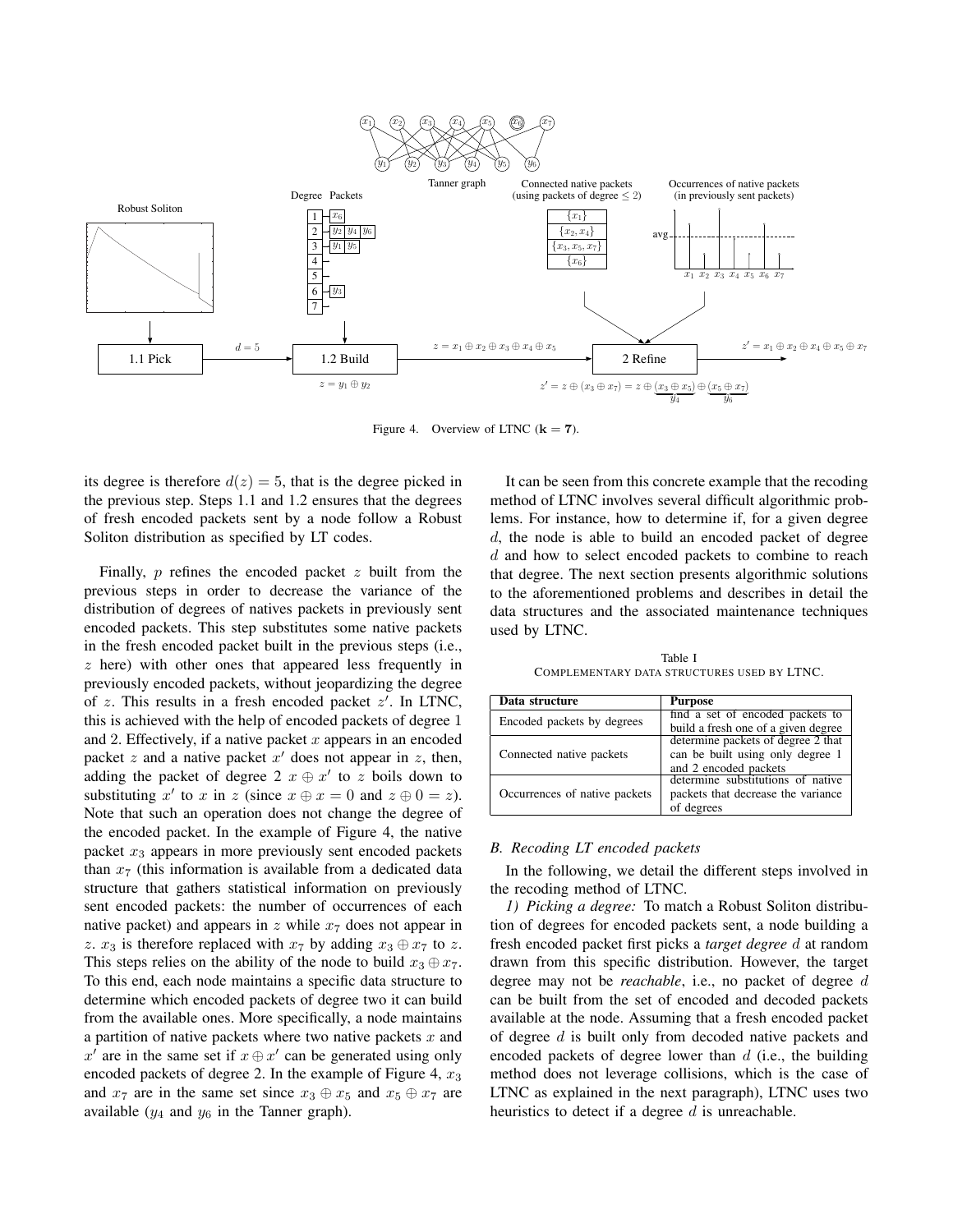First, a degree d is unreachable if  $\sum_{i=1}^{d} i \cdot n(i) < d$ , where  $n(i)$  is the number of encoded packets of degree i available at the node. For instance, the maximum reachable degree of a fresh encoded packet built from the set of encoded packet  $\{x_1 \oplus x_2 \oplus x_3, x_1 \oplus x_3, x_2 \oplus x_5\}$  is  $2 \times 2 + 3 = 7$ .

Second, the maximum reachable degree is upper-bounded by the number of native packets that either are decoded or appear in at least one encoded packet of degree less than d. For instance a packet of degree 5 cannot be generated from the set of encoded packets  $\{x_1 \oplus x_2 \oplus x_3, x_1 \oplus x_3, x_2 \oplus x_4\}$  $x_5$ } since any linear combination of these encoded packets involve only 4 different native packets (i.e.,  $x_1, x_2, x_3$  and  $x_4$ ).

If a picked degree is classified as unreachable (i.e., larger than one of the two upper bounds), a new one is picked and so on and so forth until the picked degree is accepted (i.e., not classified as unreachable). Note that this allows to discard immediately *some* unreachable degrees, however this does not guarantee that the picked degree is effectively reachable. For instance, none of the two aforementioned bounds would discard degree 3 for the set  $\{x_1 \oplus x_2, x_3 \oplus x_4\}$ while this degree cannot be effectively reached. Similarly, a picked degree of 4 is not discarded for the set  $\{x_1 \oplus$  $x_2, x_2 \oplus x_3, x_4$ . In our simulations, the first picked degree is accepted in 99.9% of the cases and the average number of retries (when the first degree is discarded) is 1.02.

*2) Coping with a picked degree:* This steps takes as input a picked degree d, a set  $\mathcal X$  of decoded native packets and a set Y of encoded packets and builds a fresh encoded packet of degree d. Formally, the problem writes: given  $d, \mathcal{X} =$  ${x_i}_{i \in I}$  and  $\mathcal{Y} = {y_i}_{i=1}^{k'}$ , find  $\mathcal{W} \subset \mathcal{X} \cup \mathcal{Y}$  so that  $d(z) =$ d, where  $z = \bigoplus_{w \in \mathcal{W}} w$ . The problem of finding a set of packets so that the sum of the degrees is exactly  $d$  is known as the *subset sum* problem which is NP-complete. The fact that the degree of the sum of two encoded packets may not be the sum of their respective degrees (e.g., the degree of  $(x_1 \oplus x_2) \oplus (x_2 \oplus x_3)$  is 2 and not 4, this is called a *collision*) makes this problem even more difficult.

LTNC finds a sub-optimal solution in a greedy fashion, preventing collisions that decrease the degree of the fresh encoded packet being built. It examines the encoded packets ordered by decreasing degrees starting from d. A packet is added to the fresh encoded packet being built if the degree of the resulting encoded packet (i.e. the sum) *(i)* is increased and  $(ii)$  remains lower or equal to  $d$ . The algorithm uses a specific data structure, namely an index  $S$  of packets grouped by degrees (i.e.,  $\mathcal{S}[1] = \mathcal{X}$  and  $\mathcal{S}[i]$  is the set of encoded packets of degree i in  $\mathcal Y$  for  $i > 1$ ). The degree of the resulting fresh encoded packet is lower than  $d$ . A pseudocode version is given in Algorithm 1. In our simulations, the building step reaches the target degree 95% of the time and the average relative deviation to the target degree (i.e., target degree - obtained degree / target degree) is 0.2%.

In the example depicted in Figure 4,  $z$  has been ob-

**Algorithm 1** Building an encoded packet of a given degree **Input:** *d* ⊳ Target degree

|     | Output: $z$                        | $\triangleright$ Fresh encoded packet with a maximum degree of d |
|-----|------------------------------------|------------------------------------------------------------------|
|     | 1: $z \leftarrow 0$                | $\triangleright$ Fresh encoded packet being built                |
|     | 2: $i \leftarrow d$                |                                                                  |
|     | 3: $S' \leftarrow S[i]$            |                                                                  |
|     | 4: while $d(z) < d$ and $i > 0$ do |                                                                  |
|     | 5: if $S' = \emptyset$ then        | $\triangleright$ If there is no more packets of degree i         |
|     | 6:<br>$i \leftarrow i-1$           | $\triangleright$ Move to $S[i-1]$                                |
| 7:  | $S' \leftarrow S[i]$               |                                                                  |
| 8:  | else                               |                                                                  |
| 9:  |                                    | $y \leftarrow \text{pickAtRandom}(\mathcal{S}')$                 |
| 10: | $S' \leftarrow S' \setminus \{y\}$ |                                                                  |
| 11: |                                    | if $d(z) < d(z \oplus y) \leq d$ then                            |
| 12: |                                    | $z \leftarrow z \oplus y$                                        |
| 13: | end if                             |                                                                  |
| 14: | end if                             |                                                                  |
|     | 15: end while                      |                                                                  |
|     |                                    |                                                                  |

tained using Algorithm 1: the building algorithm starts with encoded packets of degree 3 since there is no packet of degree 4 or 5. It picks  $y_1$  at random and adds it to z.  $y_5$ is then examined and discarded as it would decrease the degree of z (i.e.,  $y_1 \oplus y_5$  is of degree 2). The algorithm then moves to encoded packet of degree 2 and picks  $y_2$ at random. The encoded packet  $z \oplus y_2 = y_1 \oplus y_2$  is of degree 5,  $y_2$  is thus added to z and no more packets are further added. Effectively, as soon as  $d(z) = d$ , the condition  $d(z) < d(z \oplus y) \leq d$  cannot be satisfied anymore.

*3) Refining an encoded packet:* This step *refines* the fresh encoded packet z obtained from the previous step by replacing some native packets with less frequent ones in order to decrease the variance of the degree distribution of native packets. This information is available from a specific data structure that stores, for each native packet, the number of occurrences in the previously sent encoded packets. The data structure is updated every time a fresh encoded packet is sent.

As explained above, a native packet  $x$  can be replaced with x' (denoted  $x \sim x'$ ) if  $x \oplus x'$  can be generated. In LTNC, refinement is achieved using only decoded native packets and encoded packets of degree 2: it is considered that  $x \oplus x'$  can be generated if *(i)* x and  $x'$  are decoded or *(ii)*  $x \oplus x'$  is available or *(iii)* there exists a third native packet  $x''$ such that  $x \sim x''$  and  $x'' \sim x'$ . By construction, the relation ∼ is an equivalence. Its equivalence classes correspond to the connected components in the graph where the vertices are the  $k$  native packets and there exists an edge between  $x$ and  $x'$  if  $x \oplus x'$  is in the Tanner graph).

This information is available from a dedicated data structure cc that maps a native packet to an integer so that  $x \sim x' \Leftrightarrow cc(x) = cc(x')$ . The value  $cc(x)$  can be thought of as the index of the *leader* of the connected component. Initially,  $\operatorname{cc}(x_i)$  is set to i for all  $1 \leq i \leq k$ . The data structure is then dynamically updated as follows: when a native packet x is decoded  $cc(x)$  is set to 0, when an encoded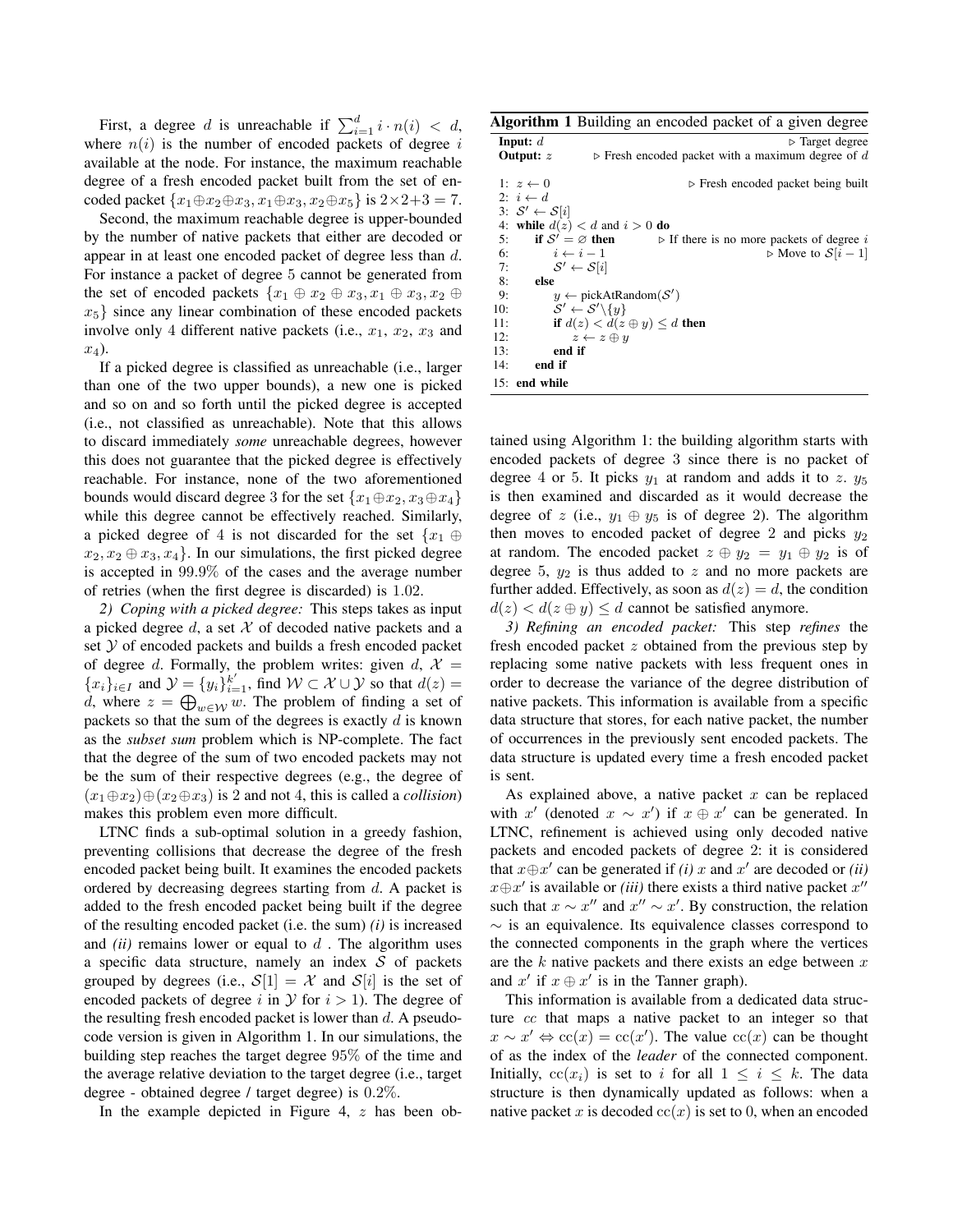packet of degree 2, say  $x \oplus x'$ , is received (or obtained by belief propagation during the process of decoding)  $cc(x'')$  is set to  $cc(x)$  for all x'' so that  $cc(x'') = cc(x')$ . This enables LTNC to determine in  $\mathcal{O}(1)$  if an encoded packet of degree 2 can be generated. Figure 5 returns to the example depicted in Figure 4 and gives a leader-based representation of the connected components of native packets (using encoded packets of degree 1 and 2). When the encoded packet  $x_3 \oplus x_4$ is received, both  $cc(x_4)$  and  $cc(x_2)$  are updated to  $cc(3) = 5$ .



Figure 5. Leader-based representation of the connected components of native packets.

Using these two data structures, LTNC replaces iteratively each native packet  $x$  in  $z$  with the less frequent native packet x' that verifies the following three properties: (1)  $x \sim x'$ ; (2)  $x'$  is less frequent than x; (3) z does not contain x'. This results in a refined fresh encoded packet  $z'$  that gives the minimum (for a given fresh encoded packet  $z$  to refine and a set of encoded packets of degree 1 or 2) variance of occurrences of native packets. Algorithm 2 gives a pseudocode version of the refinement step.

| <b>Algorithm 2</b> Refining an encoded packet                                                                                                  |                                                                                                                                                                                                                                                                                                                                                                                                                                                                                                                                                                                                                                                                                                                                                           |  |  |  |
|------------------------------------------------------------------------------------------------------------------------------------------------|-----------------------------------------------------------------------------------------------------------------------------------------------------------------------------------------------------------------------------------------------------------------------------------------------------------------------------------------------------------------------------------------------------------------------------------------------------------------------------------------------------------------------------------------------------------------------------------------------------------------------------------------------------------------------------------------------------------------------------------------------------------|--|--|--|
| Input: $z$                                                                                                                                     | $\triangleright$ Fresh encoded packet                                                                                                                                                                                                                                                                                                                                                                                                                                                                                                                                                                                                                                                                                                                     |  |  |  |
| Output: $z'$                                                                                                                                   | $\triangleright$ Refined fresh encoded packet                                                                                                                                                                                                                                                                                                                                                                                                                                                                                                                                                                                                                                                                                                             |  |  |  |
| $1: z' \leftarrow z$                                                                                                                           | $\triangleright$ Fresh encoded packet being built                                                                                                                                                                                                                                                                                                                                                                                                                                                                                                                                                                                                                                                                                                         |  |  |  |
| 2: for each $x \in z$ do                                                                                                                       |                                                                                                                                                                                                                                                                                                                                                                                                                                                                                                                                                                                                                                                                                                                                                           |  |  |  |
|                                                                                                                                                | 3: $A \leftarrow \{x'' \text{ s.t. } x \sim x' \text{ and } x'' \notin z' \text{ and } x'' \text{ is less frequent than } x'' \text{ is less frequent than } x'' \text{ is less frequent than } x'' \text{ is less frequent than } x'' \text{ is less frequent than } x'' \text{ is less frequent than } x'' \text{ is less frequent than } x'' \text{ is less frequent than } x'' \text{ is less different than } x'' \text{ is less different than } x'' \text{ is less different than } x'' \text{ is less different than } x'' \text{ is less different than } x'' \text{ is less different than } x'' \text{ is less different than } x'' \text{ is less different than } x'' \text{ is less different than } x'' \text{ is less different than } x$ |  |  |  |
| $x \nvert$                                                                                                                                     |                                                                                                                                                                                                                                                                                                                                                                                                                                                                                                                                                                                                                                                                                                                                                           |  |  |  |
|                                                                                                                                                |                                                                                                                                                                                                                                                                                                                                                                                                                                                                                                                                                                                                                                                                                                                                                           |  |  |  |
|                                                                                                                                                | $x' \leftarrow \arg\min_{x'' \in \mathcal{A}} \text{frequency}(x'')$                                                                                                                                                                                                                                                                                                                                                                                                                                                                                                                                                                                                                                                                                      |  |  |  |
| 4: <b>if</b> $A \neq \emptyset$ then<br>5: $x' \leftarrow \arg m$<br>6: $z' \leftarrow z' \oplus 0$<br>$z' \leftarrow z' \oplus (x \oplus x')$ |                                                                                                                                                                                                                                                                                                                                                                                                                                                                                                                                                                                                                                                                                                                                                           |  |  |  |
| 7:<br>end if                                                                                                                                   |                                                                                                                                                                                                                                                                                                                                                                                                                                                                                                                                                                                                                                                                                                                                                           |  |  |  |
| 8: end for                                                                                                                                     |                                                                                                                                                                                                                                                                                                                                                                                                                                                                                                                                                                                                                                                                                                                                                           |  |  |  |

In the example depicted in Figure 4,  $z'$  has been obtained using Algorithm 2:  $x_1$  cannot be replaced with any other native packet (i.e., it is the only native packet in its connected component);  $x_2$  is less frequent than any other native packet;  $x_3$  can be replaced with  $x_7$  (since  $x_3 \sim x_5$  and  $x_5 \sim x_7$ ),  $x_7$  is less frequent than  $x_3$  and  $x_7$  is the least frequent such native packet:  $x_3$  is therefore replaced with  $x_7$ ;  $x_4$  and  $x_5$ are not replaced since they are less frequent than  $x_3$  (i.e., which is the only native packet not contained in  $z'$  at this

stage).

The efficiency of the refinement algorithm highly relies on the fact that, due to the Robust Soliton distribution used in LT codes, more than half of the encoded packets are of degree 1 or 2, thus resulting in a high refining power. In our simulation, the relative standard deviation (standard deviation /average) of the number of occurrences of native packets in encoded packets sent is 0.1%.

#### *C. Optimizations*

With random linear codes, including LT codes, encoded packets have a low – but non-zero – probability of being non-innovative (i.e., packets that can be generated from other encoded packets already available at the node). In Random Linear Network Coding (RLNC), a partial Gaussian reduction step detecting non-innovative packets is performed when a fresh encoded packet received is inserted in the data structures (i.e., the code and data matrices). However, in LTNC, belief propagation does not provide immediate detection of non-innovative packets. This results in some redundancy in the data structures.

As both memory and CPU usage are related to the number of encoded packets stored at a node, redundant packets should be avoided. To this end LTNC includes a lowcomplexity redundancy mechanism to detect and remove non-innovative encoded packets upon reception or during the process of decoding. The detection mechanism can be adapted for systems where a feedback channel is available allowing the sender and the receiver to communicate and agree on the encoded packet to send. This results in an increased convergence speed and a decreased bandwidth usage since: *(i)* the encoded packets sent are more likely to be innovative for the receiver, and *(ii)* if the sender detects that it cannot generate an innovative packet for the receiver, no packet is sent.

*1) Detecting redundancy:* A packet is said redundant or non-innovative for a node if it can be generated from the encoded packets available at the node. Considering an encoded packet  $z = \bigoplus_{i \in I} x_i$ , z can be built without collision if there exist two sets J and J' so that:  $J \cup J' = I$ and both  $y = \bigoplus_{j \in J} x_j$  and  $y' = \bigoplus_{j \in J'} x_j$  can be generated (or are available at the node). Using this recursive formalization under the non-collision assumption, a large proportion of non-innovative packets can be detected. However, the complexity increases exponentially with the degree of the encoded packet being checked, even when using dynamic programming. Interestingly enough, when using LT codes, most encoded packets circulating in the system have a low degree. Applying this redundancy detection mechanism to low degree encoded packets allows discarding a large proportion of non-innovative encoded packets at low cost. Moreover, high-degree packets are less likely to be noninnovative. Therefore, detecting non-innovative packets of high-degree is useless in most of the cases.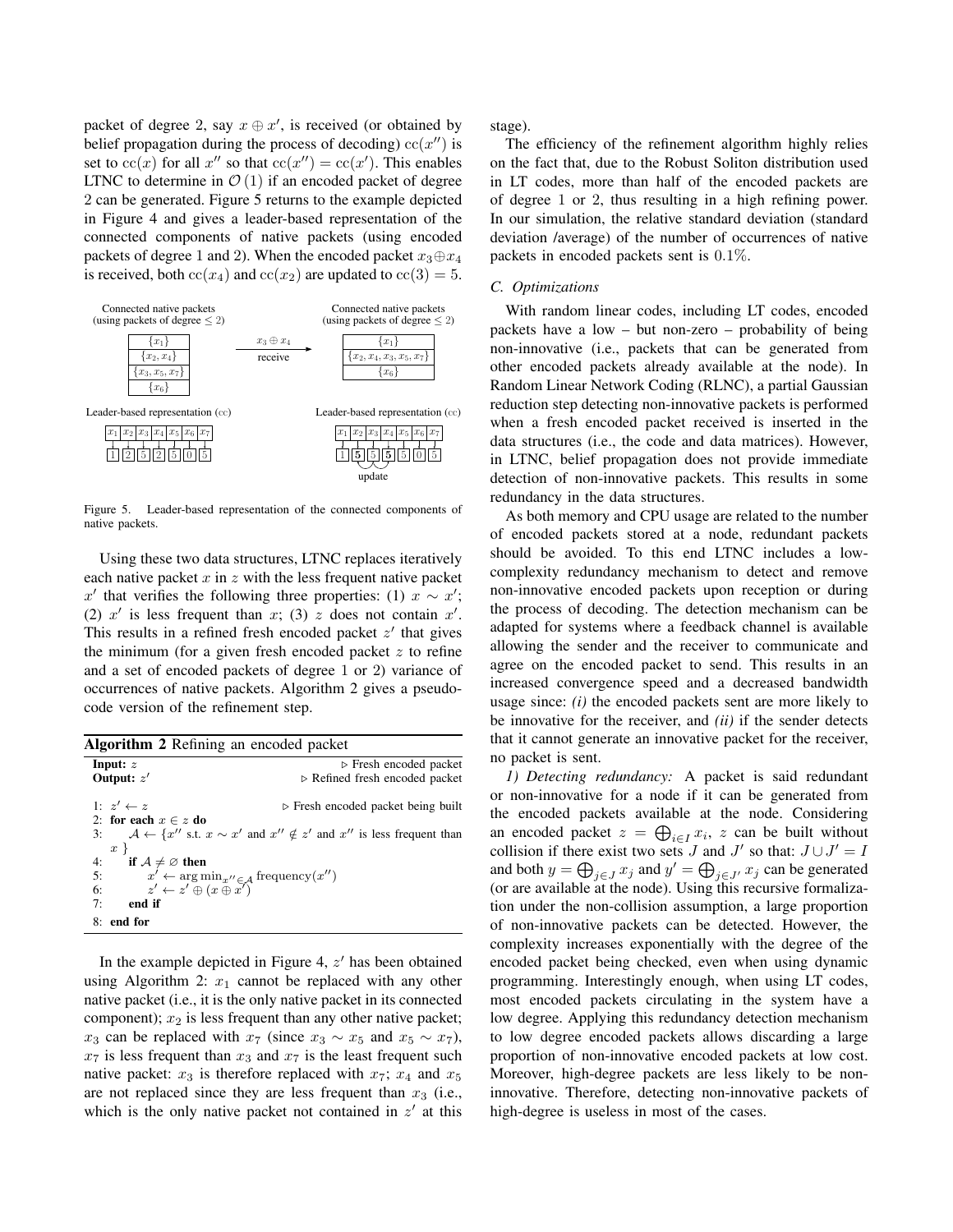To reduce complexity of the redundancy detection mechanism, in LTNC it is applied only to encoded packets of degree less than or equal to 3 (that is almost two thirds of the encoded packets with Robust Soliton). Furthermore, we improve on the algorithm described in the previous paragraph by taking into account collisions for encoded packets of degree 2. Detection makes use of the connected components of native packets. An encoded packet of degree 1 is redundant if it is available at the node. An encoded packet  $y = x \oplus x'$  of degree 2 is redundant if x and x' are in the same connected component (i.e.,  $cc(x) = cc(x')$ ). Algorithm 3 gives a pseudo-code version of the redundancy detection mechanism used in LTNC. Note that the redundancy detection mechanism can be applied on encoded packets stored which degree drops to 3 during the process of decoding. For instance, in the example depicted in Figure 4 the node stores an encoded packet  $y_5 = x_3 \oplus x_4 \oplus x_5$ . If the node somehow decodes  $x_4$ ,  $x_4$  will be propagated to  $y_5$  which incurs a xor operation. This operation is useless, as it would give  $x_3 \oplus x_5$  which can be generated from the other encoded packets. The redundancy mechanism of LTNC prevents such useless operations.

|     |                       |                                        | <b>Algorithm 3</b> Detecting redundant packets: is Redundant()              |
|-----|-----------------------|----------------------------------------|-----------------------------------------------------------------------------|
|     | Input: $\eta$         |                                        | $\triangleright$ Encoded packet of degree $\leq$ 3                          |
|     | Output: $b$           |                                        | $\triangleright$ Returns true if y can be generated and false otherwise     |
|     | 1: if $d(y) = 1$ then |                                        | $\triangleright$ y is a native packet $y = x$                               |
|     |                       | 2: $b \leftarrow \text{isDecoded}(x)$  |                                                                             |
|     |                       | 3: else if $d(y) = 2$ then             | $\triangleright u = x \oplus x'$                                            |
| 4:  |                       | $b \leftarrow (cc(x) = cc(x'))$        |                                                                             |
|     |                       | 5: else if $d(y) = 3$ then             | $\triangleright$ $y = x \oplus x' \oplus x''$                               |
| 6:  |                       |                                        | $b \leftarrow$ (isRedundant $(x) \wedge$ isRedundant $(x' \oplus x'') \vee$ |
| 7:  |                       |                                        | $(isRedundant(x') \wedge isRedundant(x \oplus x'') \vee$                    |
| 8:  |                       |                                        | $( \text{isRedundant}(x'') \wedge \text{isRedundant}(x \oplus x') \vee$     |
| 9:  |                       | isAvailable $(x \oplus x' \oplus x'')$ |                                                                             |
| 10: | end if                |                                        |                                                                             |

Determining if a packet of degree 1 or 2 is redundant can be done in  $\mathcal{O}(1)$  operations. Assuming the use of a complementary structure allowing  $\mathcal{O}(\log k)$  lookups of encoded packets of degree 3 (e.g., a binary search tree), the redundancy detection mechanism of LTNC is  $\mathcal{O}(\log k)$ . In our simulations, this mechanism decreases by 31% the number of redundant encoded packets inserted in the data structure upon reception.

*2) Preventing redundancy:* We now assume the existence of a feedback channel allowing the receiver to provide the sender with useful information helping it to increase the probability of sending an innovative encoded packet.

Consider in a first step a basic binary feedback channel that allows the receiver to abort the transfer if the encoded packet sent is detected as a redundant one. Assume for instance that an encoded packet is sent through a TCP connection and that the corresponding code vector precedes the data. Then, as soon as the code vector is received, the receiver can run the redundancy detection mechanism and close the connection if the packet is non-innovative. This prevents the sender from wasting bandwidth sending useless data.

Consider now, a fully operational feedback channel allowing the receiver to provide the sender with more complex information. A naive solution is to run the very same redundancy detection algorithm at the sender (assuming that the required information available at the receiver has been transfered using the feedback channel beforehand) and abort the transmission if the fresh generated packet is not innovative for the receiver. In this case the bandwidth is saved but the *session* is wasted as no packet is sent. A more sophisticated solution is to determine the intersection of what can be generated at the sender and what is innovative for the receiver. Again, this is a difficult problem in general, but simple and efficient solutions can be implemented for low degree encoded packets at a reasonable computational cost. In LTNC, a "smart" packet construction algorithm using information from the receiver is used only for packets of degree 1 and 2 in order to limit the amount of data exchanged: the leader-based representation  $cc<sub>r</sub>$  is sent to the sender through the feedback channel. Note that similar information can be partially obtained or inferred in a wireless setting by snooping packets sent by close nodes as in COPE [6]. For degree 1 or 2, the problem can be formalized as follows:

 $(d = 1)$ : Find x s.t. isAvailable<sub>s</sub> $(x)$  and not(isAvailable<sub>r</sub> $(x)$ )  $(d = 2)$ : Find x, x' s.t.  $cc_s(x) = cc_s(x')$  and  $cc_r(x) \neq cc_r(x')$ ,

where  $cc_s$  (resp.  $cc_r$ ) is the leader-based representation of the connected components of native packets at the sender (resp. the receiver).

The first case is straightforward. The second can be addressed by constructing iteratively a mapping  $\sigma$  between the connected components of native packets at the source and at the receiver. The native packets are processed in random order. If a connected component at the source overlaps with two components at the receiver (i.e., maps to two distinct components), an innovative packet can be generated. Algorithm 4 gives a pseudo-code version of the smart packet construction algorithm.

| <b>Algorithm 4</b> Constructing an innovative packet $(d = 2)$                                     |  |  |  |
|----------------------------------------------------------------------------------------------------|--|--|--|
| $\sigma\{0,\ldots,k\} \mapsto (\perp,\perp)$ $\triangleright$ Mapping between connected components |  |  |  |
| 1: for each $x_i \in \{x_i\}_{i=1}^k$ do                                                           |  |  |  |
| $(i, x) \leftarrow \sigma[\mathrm{cc}_s(i)]$<br>2:                                                 |  |  |  |
| 3:<br>if $i = \perp$ then<br>$\triangleright$ First time component $cc_s(i)$ is visited            |  |  |  |
| 4:<br>$\sigma[\mathrm{cc}_s(i)] \leftarrow (\mathrm{cc}_r(i), x_i)$                                |  |  |  |
| 5:<br>else if $j \neq c c_s(i)$ then $\triangleright$ Already visited with different mapping       |  |  |  |
| 6:<br>$\text{send}(x \oplus x_i)$                                                                  |  |  |  |
| 7:<br>end if                                                                                       |  |  |  |
| 8: end for                                                                                         |  |  |  |

Consider the example depicted in Figure 6 and assume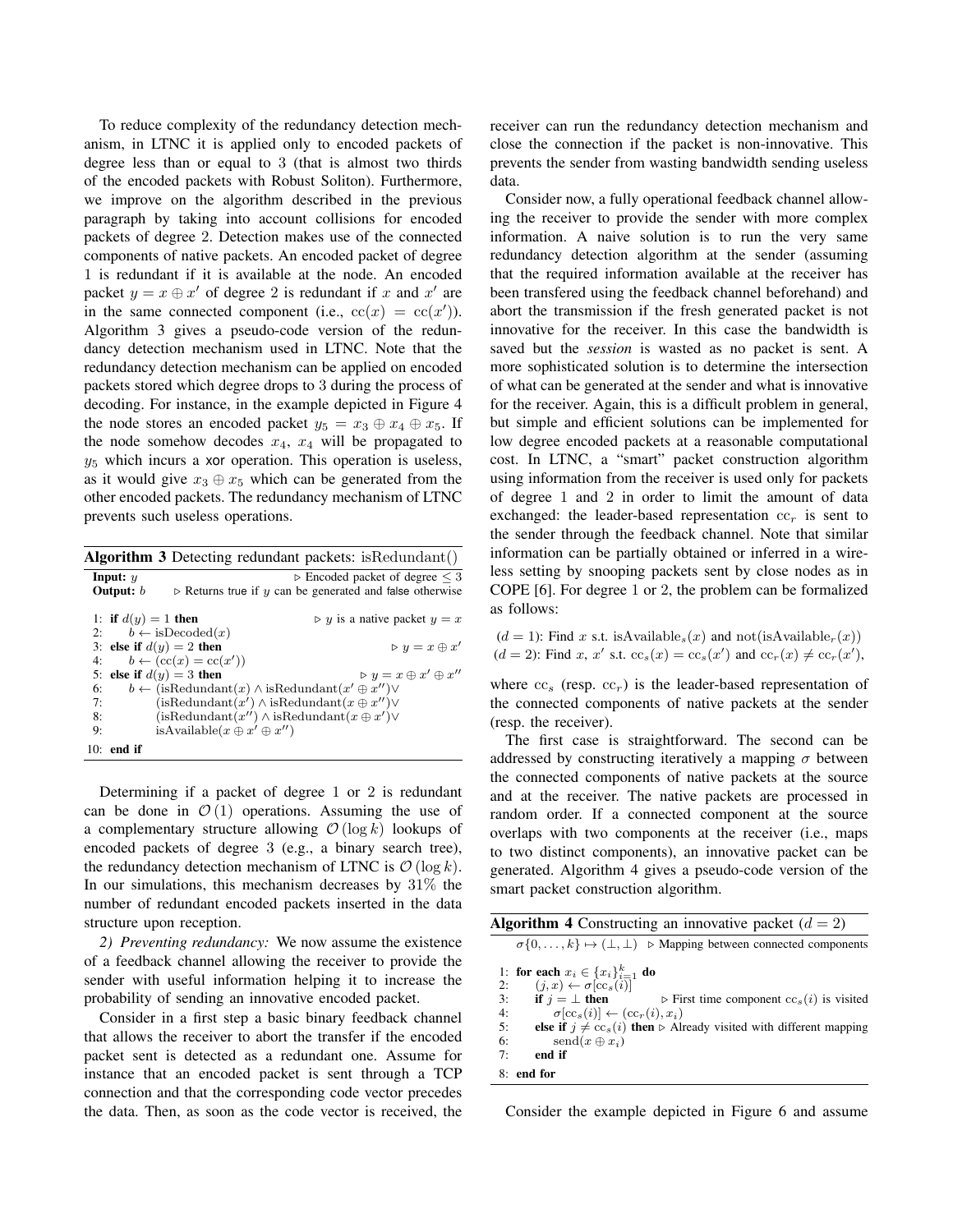that native packets are processed by increasing indexes. When  $x_1$  is processed,  $\sigma[\ncsc_s(x_1)]$  (i.e.,  $\sigma[1]$ ) has not been initialized yet and is thus set to  $(cc_r(x_1), x_1)$  (i.e.,  $(7, x_1)$ ). Similar updates are performed for  $x_2$  and  $x_3$ . When processing  $x_4$ , a mapping already exists and is consistent with  $cc_r(x_4)$  (i.e., the packet  $x_2 \oplus x_4$  is not innovative). However, with  $x<sub>5</sub>$  the mapping is not consistent: an innovative packet (i.e.,  $x_3 \oplus x_5$ ) can therefore be generated.



Figure 6. Sample execution of the "smart" packet construction algorithm: component 5 at the sender overlaps with components 3 and 7 at the receiver.

#### IV. EVALUATION

In this section we present an evaluation of LTNC based on simulations. In order to evaluate LTNC, we compared it against two dissemination schemes: without coding and with random linear network coding (RLNC). Our simulations show that LTNC incurs only 20% more message emissions than RLNC while reducing the computational complexity by up to 99% at decoding. In addition, despite the fact that LTNC does not perform as well as RLNC with respect to latency, it still outperforms epidemic schemes that do not use network codes, thus preserving the benefits of using coding techniques.

#### *A. Experimental setup*

We consider a network of  $N$  nodes where a content is disseminated from a source to all of the  $N$  nodes in an epidemic fashion. The content is divided into  $k$  native packets of size m. The code vectors of encoded packets, represented by bitmaps, are included in the headers of the packets. The source periodically injects encoded packets in the network. As soon as a node has received more than a given proportion of the packets, it starts periodically generating and pushing fresh encoded packets. The proportion of packets required to trigger recoding is controlled by a parameter of the system called *aggressiveness*. In our simulations, the aggressiveness is set so that the completion time is minimized (typically 1% for LTNC, note that in WC and RLNC, recoding can be done without delay). Packets are pushed to nodes picked uniformly at random in the network, using an underlying peer sampling service (e.g., [23]). The set of nodes to which a node pushes packets is renewed periodically in a gossip fashion. The underlying overlay is therefore *dynamic*. Communications are *unicast* and we assume the existence of a *binary feedback channel* allowing the receiver to abort the transfer of a native or encoded packet detected as noninnovative. Aborting a transfer is simply achieved by closing the TCP connection (assuming that code vectors are in the headers of the packets, the receiver is able to determine if the corresponding packet is redundant before the content is actually sent). In such an application, the size of the system N is generally *a few thousands* of nodes, and a typical content is a file of 512 MB (e.g., a video) divided into  $k = 2,048$  blocks of size  $m = 256$  KB.

We compare LTNC against two reference schemes, namely Random Linear Network Coding (RLNC) and Without Coding (WC), that capture the trade-off between the performance with respect to content dissemination (i.e., average time to complete and communication cost) and the computational cost of the operations performed at the nodes (i.e., recoding and decoding). In our simulations, we therefore implemented our proposed approach (LTNC) and the two reference schemes:

- **LT Network coding (LTNC):** In this scheme, the degree distributions of encoded and recoded packets and the distribution of native packets follow the distributions of LT codes. Linear combinations of native packets are performed over GF(2). The recoding and redundancy detection techniques used are those described in Sections III-B and III-C. Decoding is performed using the belief propagation algorithm.
- **Without Coding (WC):** In this scheme, no coding is used. Therefore nodes exchange only native packets and detecting a non-innovative packets boils down to checking if the packet has already been received. Nodes buffer the innovative packets they receive up to a fixed number b. If the buffer is full, the oldest packet is discarded. Each received innovative packet is forwarded to  $f$  nodes (unless the packet is removed from the buffer). At each gossip period *one* buffered packet (typically the one that has been sent the least number of times) is sent to *one* random node. It has been shown that f must be greater than  $\lceil \ln N \rceil$  to ensure with high probability that all nodes eventually receive all the native packets [24].
- **Random Linear Network Coding (RLNC):** In this scheme, nodes generate fresh encoded packets by lin-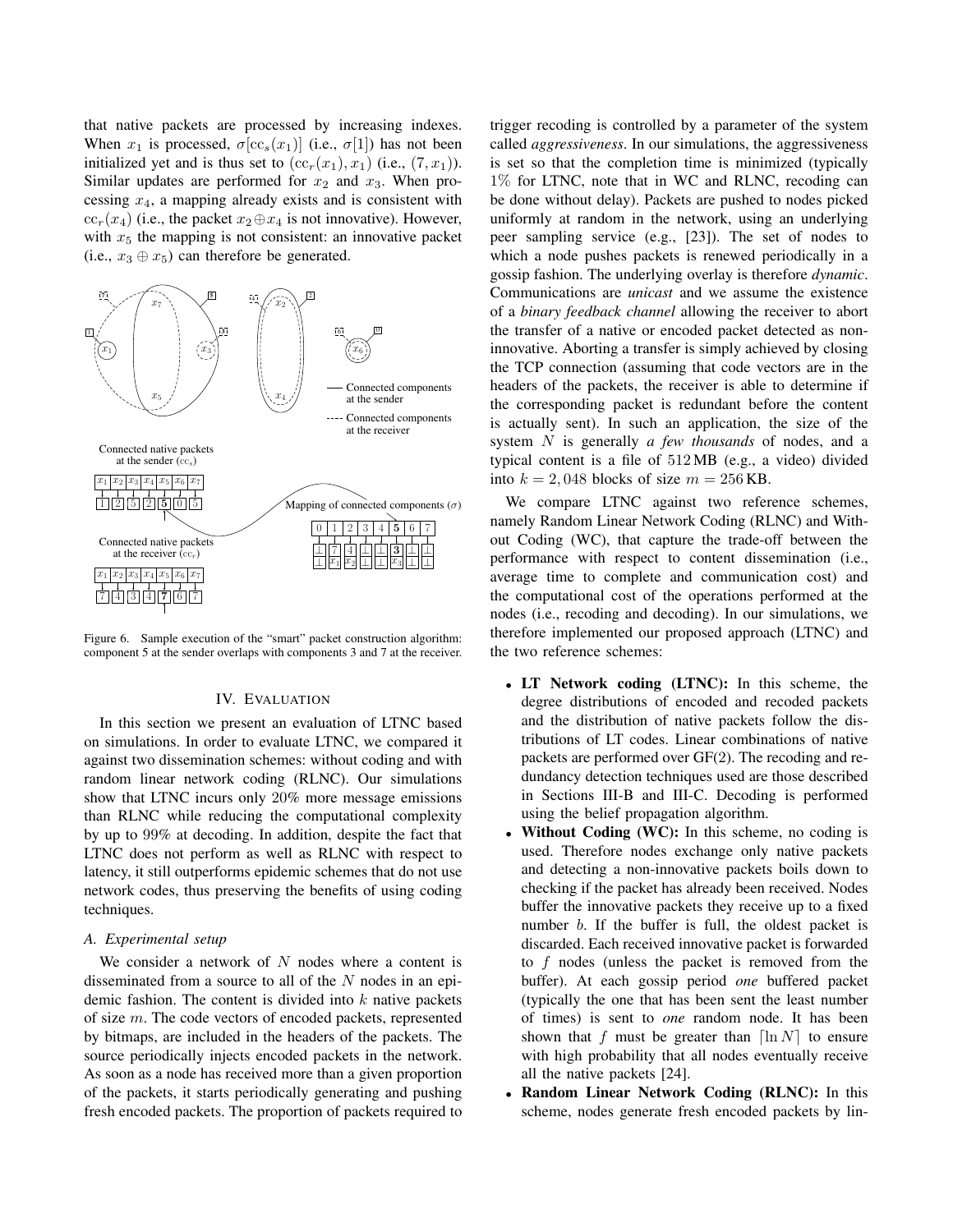

early combining, over GF(2), random combinations of previously received encoded packets. The number of encoded packets involved in the recoding operation is bounded by a given parameter, namely the *sparsity* of the codes, set to  $\ln k + 20$ . Limiting the number of encoded packets combined to generate a fresh encoded packet decreases the computational cost of the recoding operation without impacting the performance of content dissemination. This set of parameters is widely acknowledged as the optimal setting for linear network coding [7], [8]. Detecting non-innovative packets and decoding are performed using Gauss reduction.

#### *B. Experimental results*

We now compare the performance of the three dissemination schemes presented in the previous paragraph. Experimental results have been averaged over 25 Monte-Carlo simulations. We evaluate LTNC, RLNC and WC along three metrics: *(i)* convergence time, *(ii)* overhead, and *(iii)* computational complexities.

*Convergence:* Figure 7a plots the proportion of nodes that were able to decode the  $k$  native packets as a function of time. The network is composed of  $N = 1,000$  nodes and the file disseminated is composed of  $k = 2,048$  packets of size  $m = 256$  KB. Results show that the convergence using LTNC is slightly slower than using RLNC. Yet, LTNC largely outperforms WC, showing the benefit of coding schemes in content dissemination. This is confirmed by the results depicted in Figure 7b where the average time to complete for several values of the code length  $k$  ranging from 512 to 4, 096 is plotted. Interestingly enough, the time overhead of LTNC with respect to RLNC decreases with the code length k.

*Overhead:* Figure 7c depicts the communication overhead for several values of the code length  $k$  ranging from 512 to 4,096. For  $k = 2,048$ , LTNC sends 20% more packets than necessary. The communication overhead decreases with k. Note that without coding and with RLNC the communication overhead is null as the redundancy detection mechanism can abort *all* transfers of non-innovative packets using respectively lookups and Gauss reductions.

*Computational cost:* Figure 8 compares the computational complexities in terms of CPU cycles of LTNC and RLNC. The complexity of the operations performed on the control structures (e.g., Tanner graph for LTNC and code matrix for RNLC) and those on the data are plotted separately for both recoding and decoding. This results have been obtained on an Intel Xeon 32bit at 2.33GHz with 1GB of RAM. The program has been compiled with gcc 4.4 with the optimization parameter set to  $-03$ .

We observe that for  $m = 256$  KB the cost of the operations performed on the control structure is negligible as compared to those performed on data. Due to the building and refining steps used by LTNC, its complexity at recoding is higher than for RLNC. However, since the average degree of encoded packet sent is lower for LTNC, the cost of recoding data is lower for LTNC. Note that in both cases, the recoding complexity on data scales well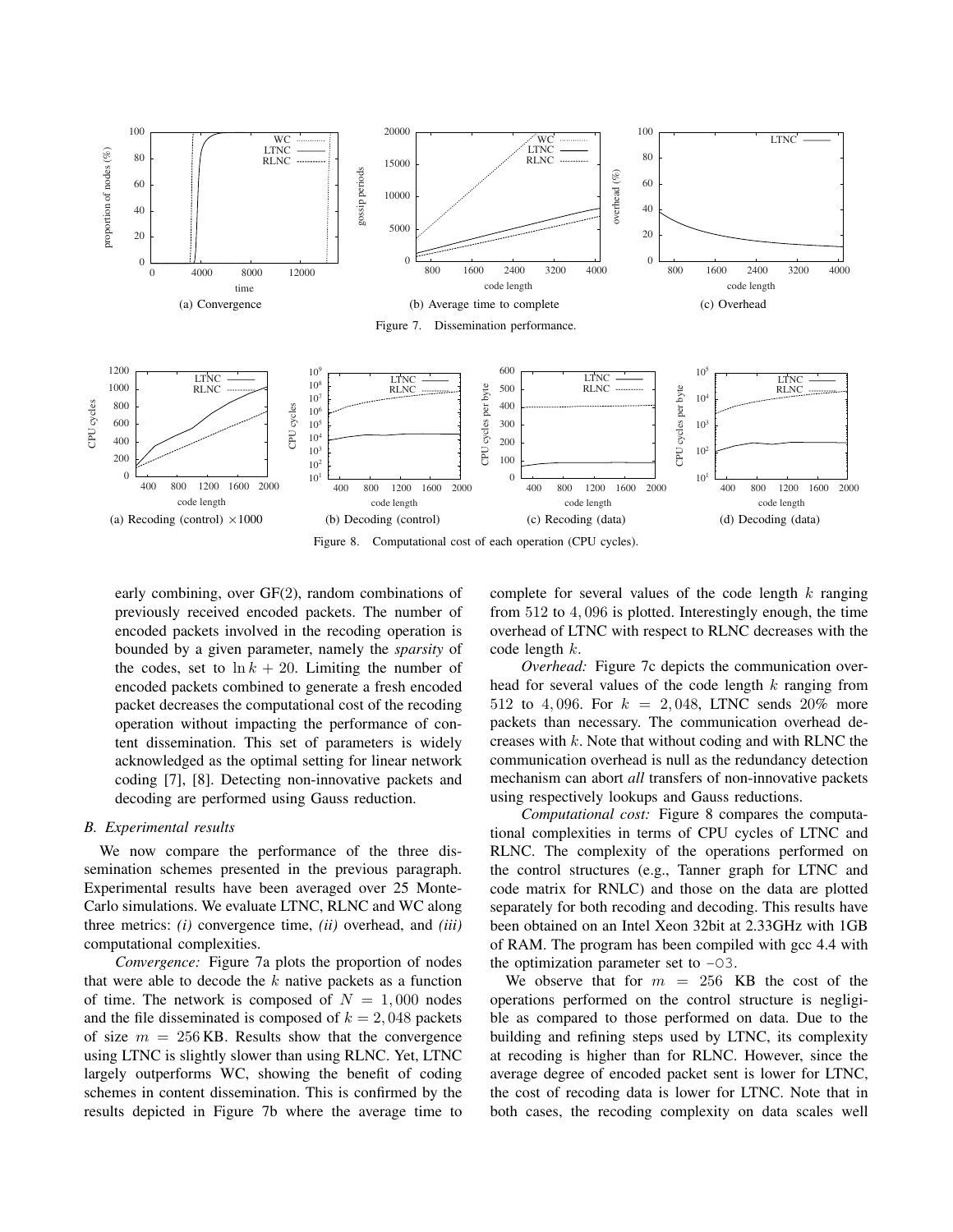with the code length. For RLNC this is due to the use of sparse codes as described in the experimental setup. For  $k = 2,048$ , LTNC decreases the decoding complexity by more than 99%, thanks to belief propagation (made possible by the structure of our distributed LT network codes), which fully justifies the reasonable communication overhead for time constrained applications. In conclusion, LTNC advantageously trades communication overhead for computational complexity. More specifically, the increase (20%) of the number of packets sent is largely compensated by a huge gain in CPU cycles at decoding (99%).

#### V. RELATED WORK

To the best of our knowledge, LTNC is the first coding scheme to tackle the problem of generating encoded packets that match a given degree distribution using *encoded packets* which makes it the first LT network coding scheme.

Linear network coding is an efficient paradigm introduced in [1] that allows reaching max flow using path diversity in a communication network. However to achieve optimal performance it requires to determine the recoding matrices applied at each intermediary nodes function of the global network topology which is difficult in a decentralized setting. Random linear network codes [21] (RLNC) alleviate the need for global coordination between intermediary nodes by generating at each node random linear combinations of previously received encoded packets. RLNC achieves closeto-optimal performance and has been successfully applied to content dissemination in sensor networks [25] and file sharing systems, namely Avalanche [3]. However it has been widely criticized for the high computational cost of the decoding [7], [8]. Some optimizations to reduce the complexity of Gauss reduction – such as generations [13] – have been proposed but the complexity remains quadratic with the length of the codes.

LT Codes [10] and Raptor Codes [26] (LT codes built on precoded native packets) are erasure codes that rely on specific degree distributions of encoded packets to allow low-complexity decoding using belief propagation. In their initial versions, they do not provide a recoding method to use them as network codes. In [9] a network coding solution based on Raptor codes is proposed: sources nodes send Raptor-encoded packet and intermediary nodes generate fresh encoded packets using specific recoding matrix. However, this recoding technique does not preserve the degree distribution of Raptor codes. Therefore, the decoder must perform a high complexity Gauss reduction thus loosing the benefit of belief propagation.

Distributed LT Codes [27] distributes the construction of LT encoded packets on several *server nodes*. The output of the server nodes are then summed up by a front-end machine, namely the *relay node* and injected in the network. Intermediary nodes then just forward encoded packets received: no network coding is involved. The main contribution of the paper is to derive an appropriate distribution of degrees for the packets generated at each server node such that the degree distribution of packets emitted by the relay node fits a Robust Soliton distribution.

In [28], stacked LT codes for dissemination trees are proposed: encoded packets at level  $i$  in the tree are LT codes built over encoded packets at level  $i - 1$  (i.e., considering level i−1 encoded packet as native packets). The problem of collecting, at a sink node, data initially stored at networked sensor nodes is addressed in [11] using Growth codes: the degree of the encoded packets circulating in the network grows with time (initially native packets are sent) such that each encoded packet received enables to decode a new native packet. This solution addresses a different problem than LTNC and requires the nodes to be loosely synchronized. Furthermore, the use of Growth codes was motivated by the fact that the authors want to maximize the number of native packets decoded in a many-to-one scenario while LTNC aims at maximizing the proportion of nodes that can recover *all* the native packets in a one-to-many scenario. It is shown in [11] that Growth codes outperform LT codes in the first case but perform worse than LT codes in the latter.

Network codes have been widely used in distributed storage as well to ensure data persistence. LTCDS [5] (LT Codes Distributed Storage) replicates on all the nodes – in an encoded form  $-k$  native packets, each of them being initially available at a single node. The native packets circulate in the network using random walks and each node uses them to build the encoded packet it stores: LT codes are built using only native packets. In the end, the degree distribution of the encoded packets distributed in the network follows a Robust Soliton distribution. Similar solutions have been proposed in [12] and [4].

In [29], the author derives the probability of an encoded packet to be innovative, function of the number of native packets decoded at the receiver. Deriving this distribution allows the sender to optimize the utility of the encoded packet sent by carefully choosing its degree. The information on the number of native packets decoded by a node is available from an Oracle. An extension of this work alleviating the need for an Oracle is proposed in [30]. It provides algorithmic tools to evaluate the similarity between the set of encoded packets available at the sender and the receiver. Similarity is estimated using a Bloom filter that summarize the content available at both nodes with a small fixed number of bits. Information about similarity is then used to choose an optimal degree (i.e., that maximizes the probability of being innovative) for the encoded packet sent. However, the two aforementioned techniques address neither the problem of generating an encoded packet of a given degree from a set of encoded packets nor the problem of matching a given degree distribution of native packets.